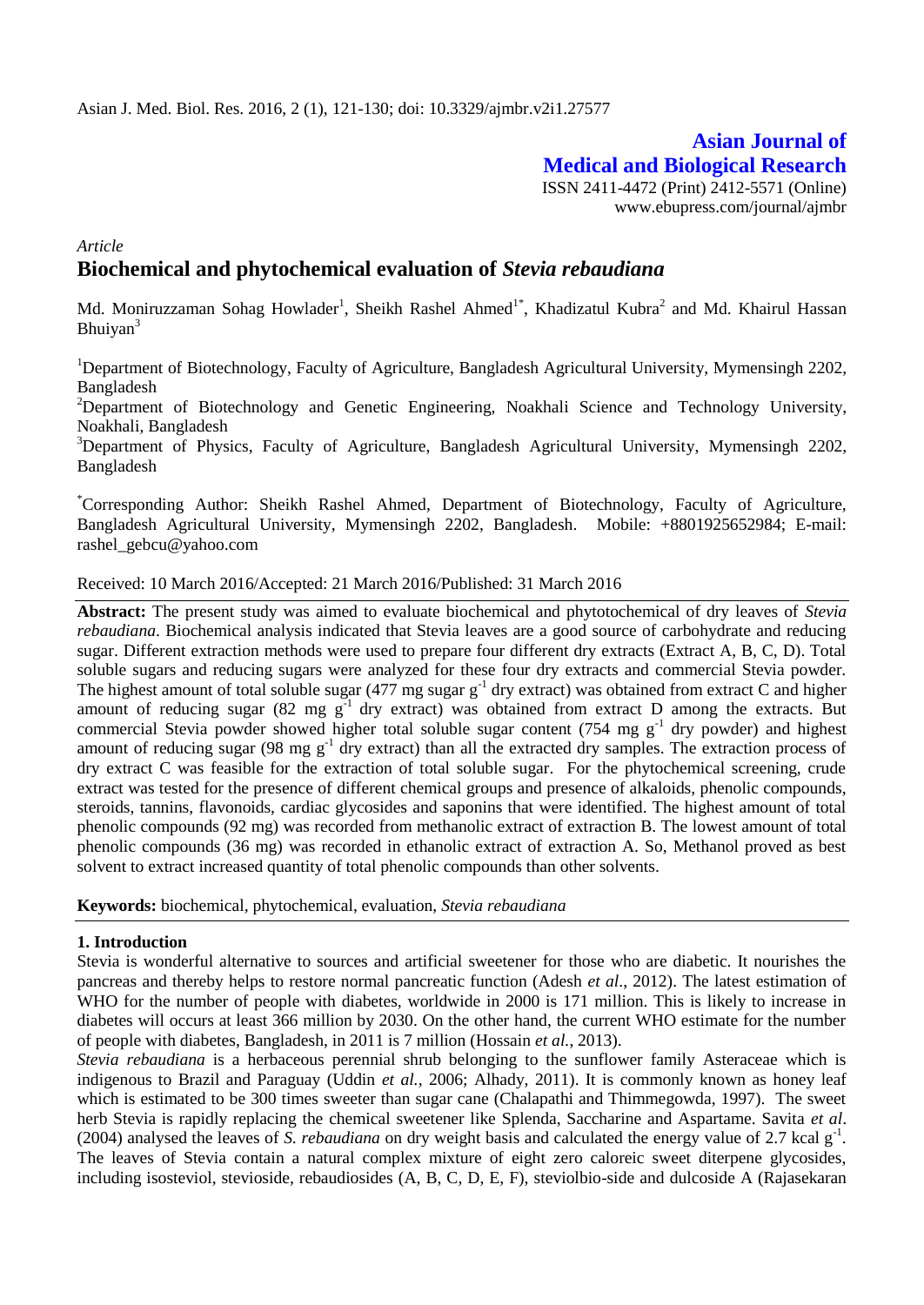*et al*., 2008; Goyal *et al*., 2010). Structurally, stevioside is a glycoside with a glucosyl and a sophorosyl residue attached to the aglycone steviol, which has a cyclopentanon hydrophenanthrene skeleton (Gupta *et al*., 2013). Stevioside can be degraded to its major metabolite, steviol, by intestinal bacterial micro flora of human being. It does not have the neurological or renal side effects associated with some of the artificial sweeteners (Goyal *et al.*, 2010). Toxicological studies have shown that stevioside does not have mutagenic or carcinogenic effects and no allergic reactions have been observed when it is used as sweetener (Aminha *et al.,* 2014). The medicinal value of plants lies in some chemical substances that produce a definite physiological action on the human body. The most important bioactive compounds of plants are alkaloids, flavanoids, tannins and phenolic compounds (Siddique *et al*., 2014). The documented properties of Stevia are anti-bacterial, anti-fungal, anti-inflammatory, anti-microbial, anti-viral, anti-yeast, cardio-tonic, diuretic, hypoglycaemic, hypotensive and as a vasodilator (Goyal, 2010). It also has a healing effect on blemishes, wounds, cuts and scratches. In 1999 the JECFA clearly stated that there was no indication of carcinogenic potential of stevioside (WHO, 1999).

#### **2. Materials and Methods**

The research work was conducted at laboratory of the department of biotechnology and physics with a common help of central laboratory, Bangladesh Agricultural University, Mymensingh during the period from July to November, 2015.

#### **2.1. Preparation of leaves powder of** *Stevia rebaudiana*

Leaves were removed from the plants then, washed in clean water and spread on trays. Leaves were dried under shade at room temperature ranged from to 25 - 30°C for 24-48 h. Dry leaves were packed in polyethylene bags and stored until used. By using mortar and pestle, fine powder of leaves was prepared. The dry powders of leaves were used for extract preparation.

#### **2.2. Preparation of dry extracts**

**a) Preparation of Extract A:** 20 g dried ground leaves powder of *stevia* plant was mixed with 1 litre water at a ratio of 1:50. Water was heated using Bunsen burner at  $65^{\circ}$ C temperature for 1hr with uninterrupted stirring. The crude extract containing stevioside was filtered through hand-made cloth and again filtered through Whatman No. 1 filter paper. The filtrate was purified with two times addition of 100 gm dried local soil of Mymensingh and 5% Ca  $(OH)_{2}$ . The filtrate, collected through filtering with Whatman No. 3 filter paper, was passed through a separating funnel packed with amberlite-4B resin to remove undesirable pigment and colour (Plate 1). The clear and colourless elute was used to get concentrated liquid which was stored at  $-4^{\circ}$ C in refrigerator to get crystalline Stevia powder (Abou-Arab *et al.,* 2010).

**b) Preparation of Extract B:** Water was added to ground leaves powder at ratio (50:1 v/w) and extracted by heating water at 65<sup>°</sup>C for 1hr on hot water bath with continuous stirring, then filtered through Whatman No. 3 filter paper. On the basis of weight of dried leaves) laboratory grade CaO was added two times to the deep brownish filtrate which was again filtered with Whatman No. 3 filter paper. Small quantity of FeSO<sub>4</sub> and activated charcoal was added to the filtrate which was again filtered. This step was repeated until the elute was cleared and then concentrated by using rotary evaporator at  $45^{\circ}$ C to the maximum concentrated value (Slightly modified Abou-Arab *et al*., 2010).

**c) Preparation of Extract C:** The dried leaves powder was extracted by water according to slightly modified Nishiyama *et al.* (1992). The dried powder were mixed at ratio 1:50 with water and heated at 65<sup>o</sup>C for 1hr with non-stop stirring .It was incubated at room temperature for 8 hrs at 150 rpm in an orbital shaker. This was filtered through Whatman No. 3 filter paper and the filtrate was mixed wih equal amount of ferrus sulphate and activated charcoal. Ultrasonication was applied for 30 min to the solution to settle down brown precipitate. This was filtered to get clear pale yellowish solution. The addition of small quantity of laboratory grade calcium oxide and further filtration through Whatman No. 3 filter paper improve purification process (Figure 1).

**d) Preparation of Extract D:** Green leaf extract: Methanolic extract of fresh *Stevia* leaves (5g) was prepared by vigorous grinding in 80% alcohol and distilled water respectively by using mortar and pestle. The mixture was centrifuged at 6000 rpm for 30 min. Supernatant was collected and dried for analysis in hot air oven at  $45^{\circ}$ C (Figure 1).

**e) Preparation of commercial stevia powder:** Commercially available stevioside powder was taken in 1mg/ml concentration that was further diluted to make 0.01% solution.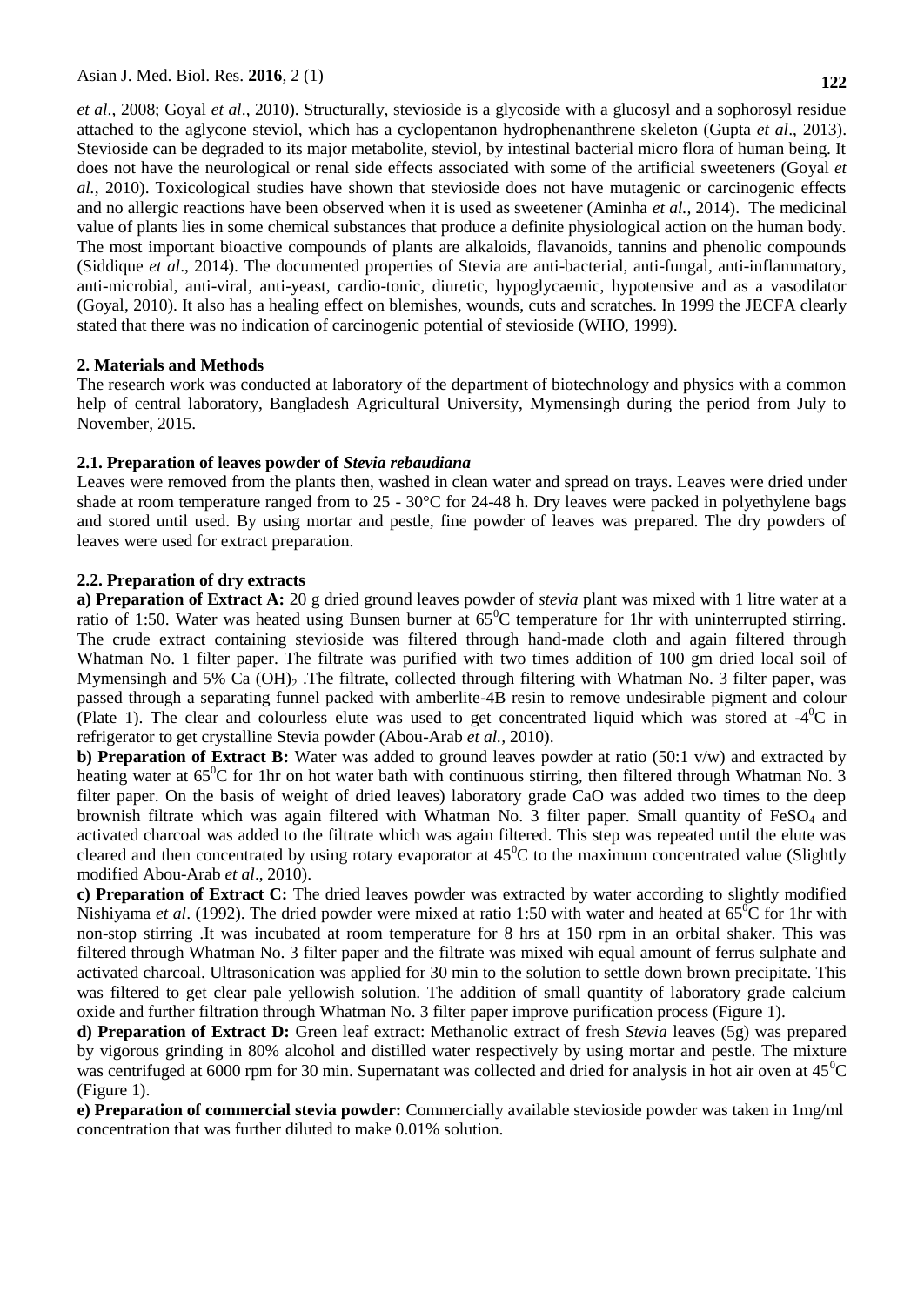

### **Figure1. Preparation of extract of Stevia leaves (a) Extract A; b) Extract B; c) Extract C and d) Extract D**

#### **2.2.1. Biochemical analysis of dry extracts**

Total soluble carbohydrates were estimated quantitatively by using Anthrone reagent according to the method of Yem and Willis (1954). Green to dark green color was read at 630 nm using spectrophotometer. The reducing sugar content was estimated as per the method of Lindsay (1973). For the estimation of reducing sugar, DNSA method was used. The intensity of dark red color was read at 510 using spectrophotometer. Total soluble carbohydrate and total reducing sugar was calculated with the help of a reference curve using D- glucose as standard.

#### **2.2.1.1. Estimation of total soluble sugar**

Anthrone reagent was prepared by dissolving 0.2 g of anthrone in 100 ml conc.  $H_2SO_4$ . This reagent was freshly prepared whenever needed. 100 mg oven dried pure glucose was dissolved in a volumetric flask of 100 mL. The volume was made up to 100 mL. 10 mL of this solution was further diluted to 100 mL by adding 90 mL distilled water for the preparation of 0.01% glucose solution.

#### Procedure:

1 ml extracted solution was taken in the test tubes and 4-5 mL freshly prepared anthrone reagent was added slowly into the tube. The tube was placed into an ice-bath to prevent the loss of water by evaporation. After cooling, the tube was heated in a boiling water-bath for 10 min and was cooled again in running tap water. The test tubes were incubated for 20 min., at room temperature (25º C). Blank was maintained with distilled water and reagents. The absorbance of the green solution was measured at 625 nm on a spectrophotometer. Total sugars were estimated by comparing the absorbance of sample with the absorbance of gallic acid standard.

## **2.2.1.2. Estimation of reducing sugar**

100 mg anhydrous glucose was dissolved in distilled water and then raised the volume to 100 ml with distilled water.

Preparation of reagent:

- DNS reagent: This reagent was prepared by dissolving 1 g 3,5-dinitrosalicylic acid (DNS), 1 g sodium hydroxide, 0.2 g crystalline phenol, 0.05 g sodium sulphite in 100 ml distilled water.
- 40% (w/v) sodium potassium tartrate (Rochelle salt)

Procedure:

A 1 ml liquid sample was mixed with 3 ml of DNS reagent.1 ml of 40% (w/v) sodium potassium tartrate was also added to reagent. All the tubes were heated in water bath at 99°C for 5 min to develop red-brown colour. After cooling to room temperature, 5 ml of distilled water was added to mixture. The absorbance was recorded with a spectrophotometer at 575 nm and total reducing sugar was calculated with the help of a reference curve using D- glucose as standard.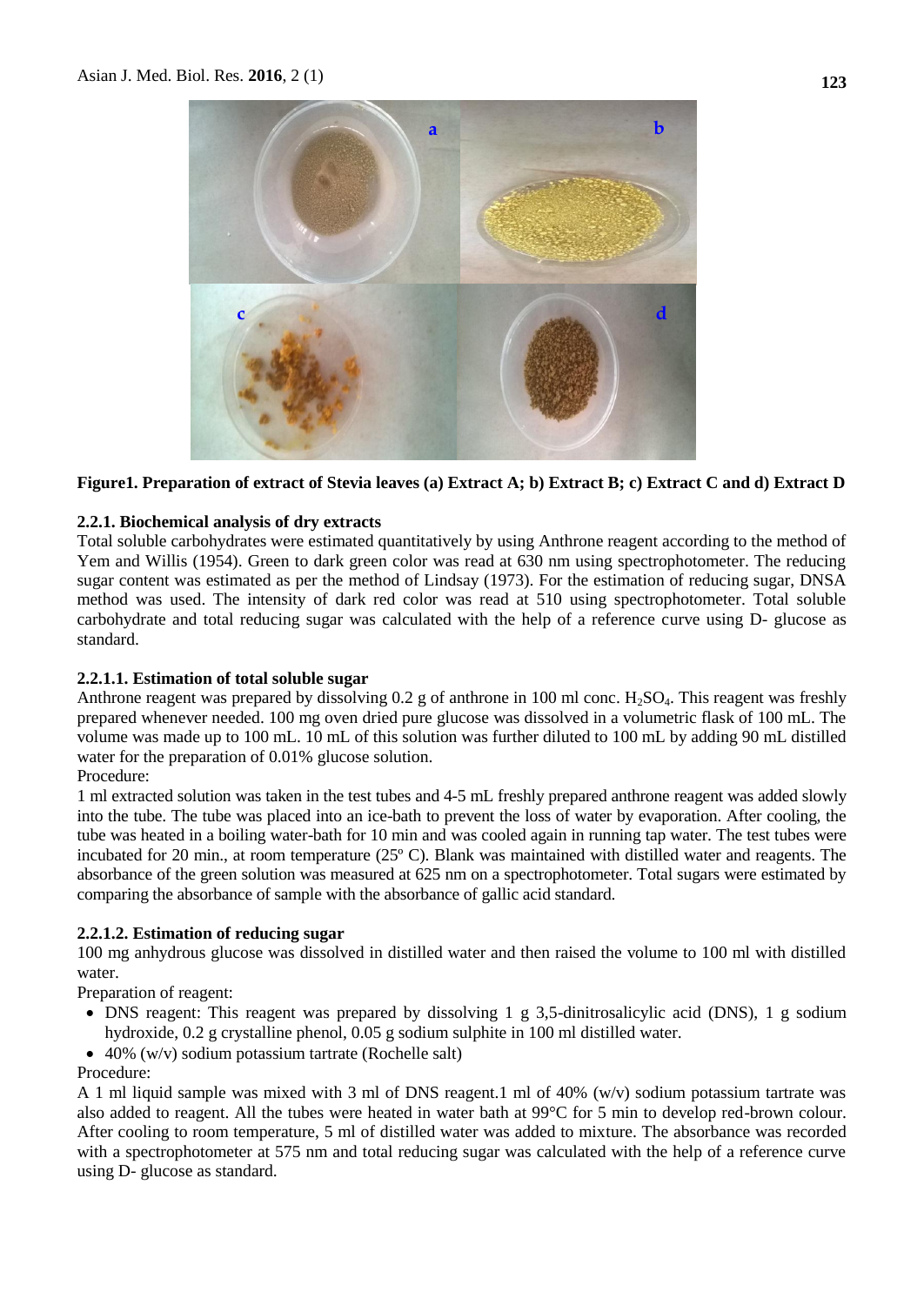# **2.2.1.3. Estimation of non reducing sugar**

Non-reducing sugar was estimated by following equation-Non reducing sugar =Total sugar -Reducing sugar

## **2.3. Evaluation of phytochemicals of** *Stevia rebaudiana*

### **2.3.1. Preparation of extracts for phytochemical screening of** *Stevia rebaudiana*

A total of three types of extracts using three different solvents of ethanol, methanol and water were collected from the samples of *Stevia rebaudiana*.

## **2.3.1.1. Aqueous extract**

Collection of aqueous extract was done in a different way than the other two. 40 g of Stevia powder was measured and mixed with 480 ml of distilled water. This was left for 2 days in sterile environment. The liquid extract was then filtered through Whatman Filter paper no.1. The filtrate was kept in water bath at 80-90 ºC till the extract was dried out. The dried extracts were then stored at -4 ºC in refrigerator.

## **2.3.1.2. Ethanoic extracts**

For collection of ethanoic extracts 32 g of Stevia powder was packed in thimble and extracted in Soxhlet apparatus using 320 ml of ethanol. The temperature was kept between 60-80ºC. The samples in the thimble of the Soxhlet apparatus was kept boiling for approximately 6 hours till the solution becomes clear and the dark colored extract was collected at the bottom of the apparatus. This was then collected in petri dishes and left to dry for 24 hours. The dried extract having a sticky appearance was stored in 25 ml at temperatures at 4 °C in the refrigerator for further use. The whole process was repeated 3 times for the collection of a substantial amount of extracts for the study.

### **2.3.1.3. Methanolic extract**

The methanolic extracts were collected in the same way as the ethanolic extracts. 32 g of powdered sample was weighted in the weighing machine and packed in the soxhlet apparatus with 320 ml methanol. As the methanol boiled the extract was slowly collected in the flask and extract collection through soxhlet apparatus below. The temperature here too was adjusted between 60-80 ºC. After leaving to dry overnight in Petri dishes, the extracts were collected with spatula.

## **2.3.1.4. Preparation of stock solution for phytochemical assays**

For working the extracts were dissolved and a stock solution of 10μg/μl was made. This was done by mixing 1 g of crude extract with 100 ml of solvent. All three stock solutions were made this way.

## **2.3.2. Tests for preliminary phytochemical screening**

## **2.3.2.1. Test for alkaloids**

- **a. Dragendroff's test:** To 2 ml of each of the extract , few drops of Dragendorff's reagent (potassium bismuth iodide solution) was added. A turbid orange/orange red precipitate was observed for detecting the presence of alkaloids.
- **b. Wagner's test:** To indicate the presence of alkaloids, a few drops of Wagner's reagent was added in 2-3 ml extracts. A brown flocculant/ reddish- brown precipitate confirms the test as positive.
- **c. Hager's test :** Presence of alkaloids was confirmed by the formation of yellow coloured precipitate from Hager's reagent treated with extract.

## **2.3.2.2. Tests for phenolic compounds**

Equal amounts of 1% ferric chloride solution and 1% potassium ferrocyanide was mixed.3 drops of this freshly prepared mixture was added to 2 ml extract. A positive result shows the formation of a bluish-green color.

## **2.3.2.3. Test for tannins**

- **a. Ferric chloride reagent test:** Each of the Extracts was allowed to react with 3-4 drops of 5% ferric chloride solution. Formation of intense green/ greenish black/ brownish green colour indicates the presence of tannin.
- **b. Potassium dichromate test:** Each extract solution was allowed to treat with 1 ml of 10% of aqueous potassium dichromate solution. Formation of yellowish brown precipitate suggested the presence of tannins.
- **c. Gelatin test:** Formation of white precipitate from the addition of 1% gelatin solution containing sodium chloride to the extract indicates presence of tannin.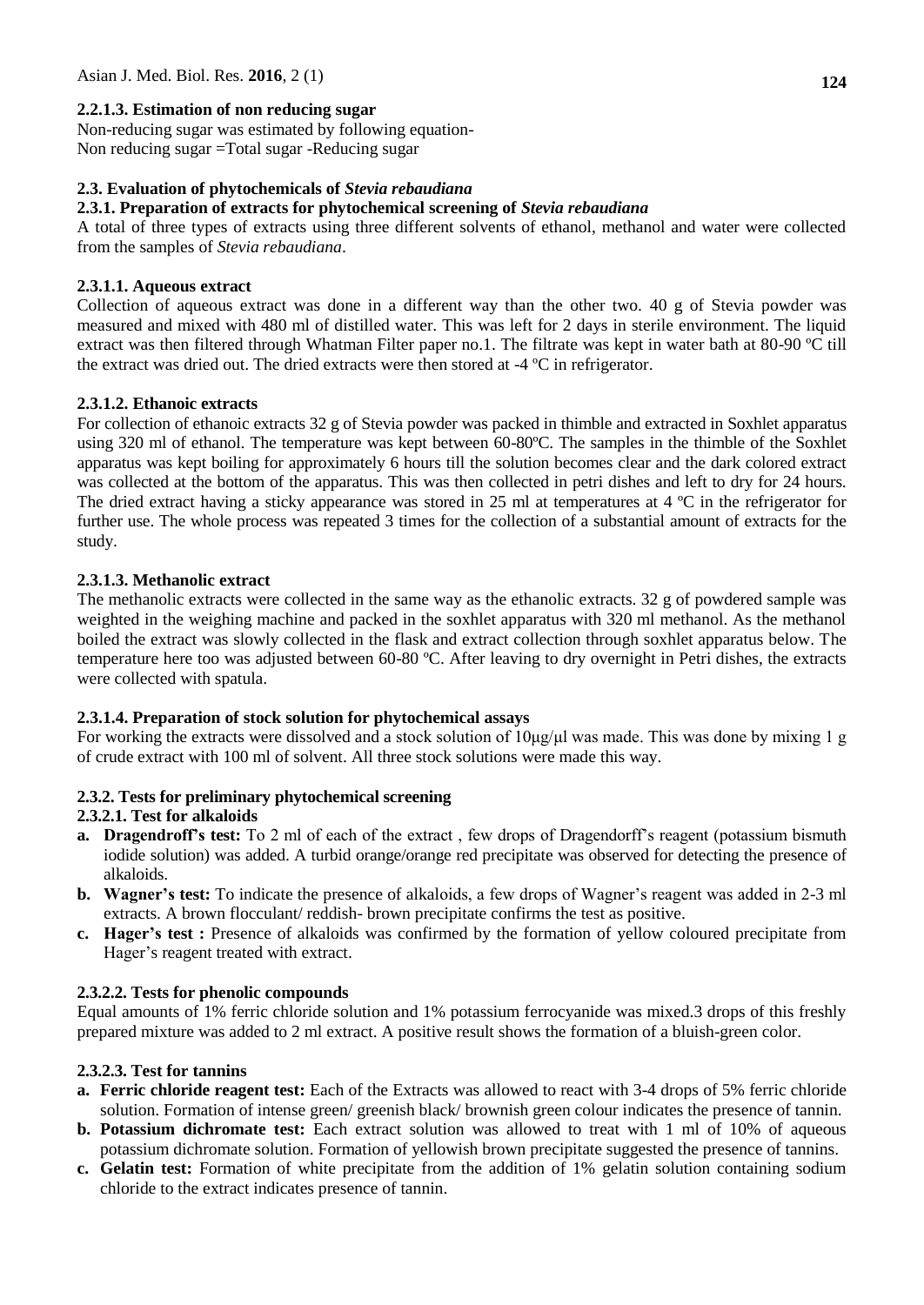## **2.3.2.4. Tests for flavonoids**

- **a. Alkaline reagent test:** 1 ml of 10 % sodium hydroxide solution was added to test sample to produce intense yeollow color which which becomes colorless on the addition of dilute acid, indicates the presence of falvonoids.
- **b. Lead acetate test:** Extracts were treated with a few drops of 10% lead acetate solution for the formation of a yellow color precipitate suggested the presence of flavonoids.

### **2.3.2.5. Test for steroids**

**a. Salkowki's test:** 1ml of chloroform was added to 2ml of each extract followed by the careful addition of concentrated sulphuric acid on the wall of test tube to form a lower layer. A reddish brown ring produced immediately at the interface indicated the presence of steroid.

### **2.3.2.6. Test for cardiac glycoside**

**a. Keller-kilani test:** 2 ml of glacial acetic acid containing 1-2 drops of 2% solution of FeCl3 was added to the 2ml extract, followed by the addition of 1 ml concentrated sulphuric acid. A brown ring was formed at the junction of two layer indicated the presence of cardiac glycosides.

### **2.3.2.7. Test for saponins**

a. **Froth test:** 5ml of extract was shaken vigorously for 30 second and left to stand for 10 min, then observed for the formation of a stable persistent froth that confirms the presence of saponins.

## **2.3.3. Extraction for the estimation of total phenolic compounds**

Two extraction methods were performed by different solvent to estimate total phenolic compounds.

**a. Extraction A:** Methanol, ethanol and acetone of 10 ml of 80% were used to extract 1 gm of sample. The homogenate was centrifuged at 6000 rpm for 30 minutes. The supernatant was collected and evaporated to dryness. Methanolic solution of the extract in the concentration of 0.1 mg/ml was used in the analysis**.** 

**b. Extraction B:** A touch type vortex mixer was used to dissolve 10 mg of the sample in 2 ml 50% methanol followed by adding 8 ml of 50% methanol to it. Sonication technique was applied to make a sample of concentration 0.1 mg/ml**.** 

#### **2.3.4. Estimation of total phenolic compounds**

The concentration of phenolics in plant extracts was determined using spectrophotometric method. Folin-Ciocalteu assay method was used for the determination of the total phenol content.

#### **a) Preparation of standard gallic acid**

100mg pure standard gallic acid was dissolved in 100ml distilled water to prepare a concentration of 1mg/ml. From this, 10ml solution was taken in 100 ml volumetric flask and 90 ml distilled water was added to make a volume of 100 ml.

#### **b) Materials**

**I. Follin-ciocalteau reagent (FCR):** 2N commercially available FCR reagent was diluted to make 1N FCR reagent.

## **II. 35% sodium carbonate solution (Na<sub>2</sub>CO<sub>3</sub>)**

#### **c) Procedure**

1 ml extract was taken in a test tube. Then 1ml FCR reagent and 1 ml  $Na_2CO_3$  was added. It was mixed well and left for 15 minutes. After 15 minutes, 7 ml distilled water was added. The absorbance was recorded at 620 nm in the UV spectrophotometer against the reagent blank. Finally, the content of total phenolic compounds was determined using a standard curve prepared with gallic acid.

#### **3. Results and Discussion**

## **3.1. Biochemical evaluation**

The quantitative estimation of biochemical contents of different dry extract was carried out to investigate carbohydrates, reducing sugars and non-reducing sugar. The optical density of sample of each extract was measured with the help of spectrophotometer and was plotted on graph of respective standard used particularly for each biochemical. The concentration of total soluble sugar and reducing sugar present in different samples of extracts was compared with the help of standard glucose graph (Figures 2 and 3). Commercial stevia powder showed higher total soluble sugar content 754 mg per 1 gm dry powder than all the extracted dry sample (Table 1, Figure 4). Among the extracts, extract C contained the highest amount of total soluble sugar (477 mg sugar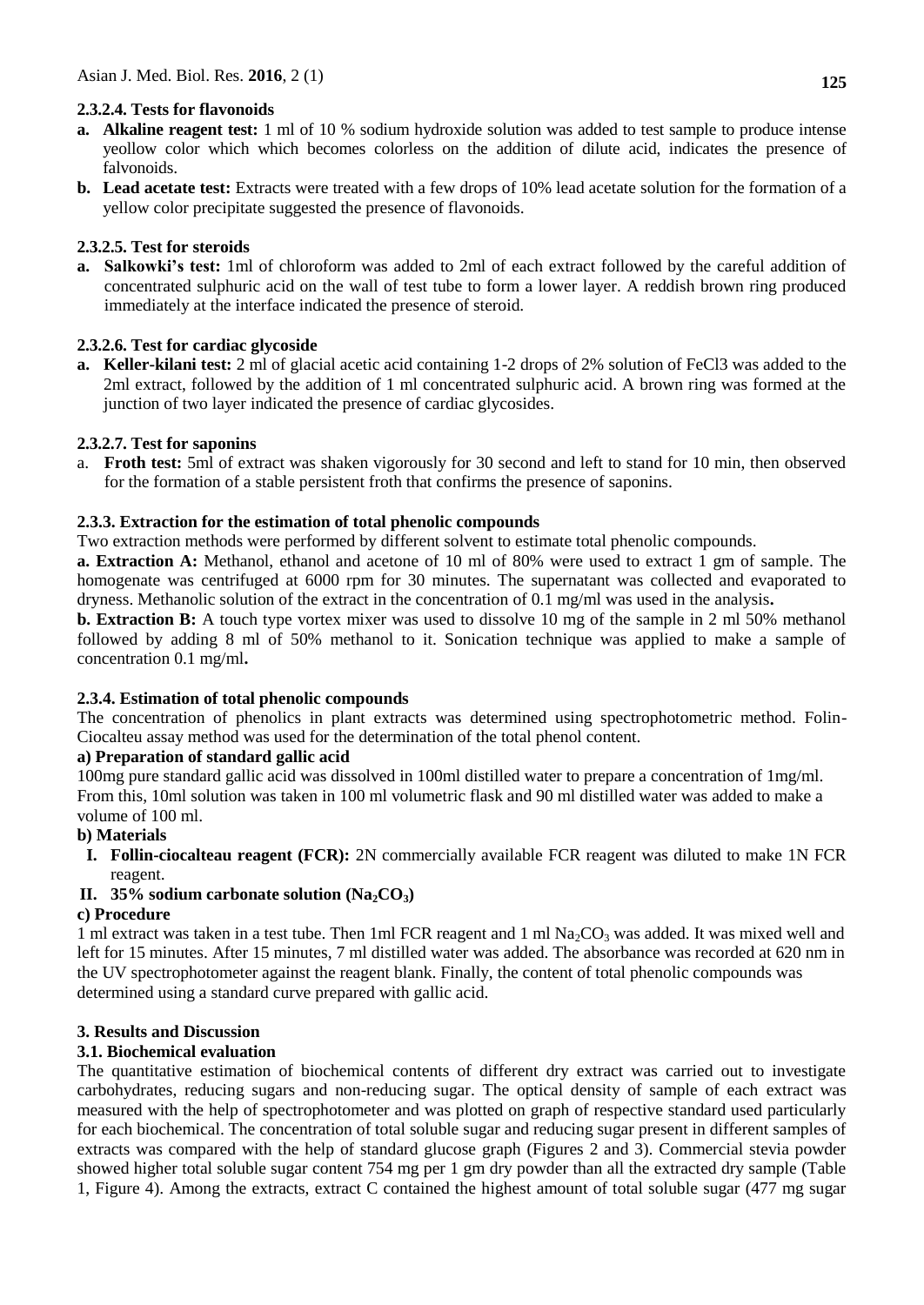per 1 gm extract powder). The highest amount of reducing sugar (98 mg) was estimated in commercial stevia powder. However, among the extracted samples, extract D contained higher amount of reducing sugar (82mg) (Table 1, Figure 4). The dry leaves were showing greater total soluble sugar content than that of fresh leaves. In the present work the concentration of sugars, proteins, amino acids were found to be higher in dry leaves than that of fresh leaves due to reduction in moisture content and net increase in dry mass. Partial purification of sample using calcium oxide was responsible to enhance the content of total sugar. The highest amount of nonreducing sugar was also found in high amount in commercial powder 656 mg  $g^{-1}$  dry powder. The lowest amount of non-reducing sugar (153 mg) was estimated in Extract A powder. So, the extraction process of extract C extracted higher amount of total soluble sugar than the other extraction process. The comparison of biochemical contents showed that in overall samples the amount of total soluble sugar was maximum followed by reducing sugars. According to Rafiq *et al.* (2007), the soluble total sugar contents were 306 mg g<sup>-1</sup> in sample 1 with reducing sugars 27.28 of dry weight. Deshmukh *et al.* (2014) reported that the amount of total carbohydrates was found to be 20 mg  $g^{-1}$  and the amount of total reducing sugar was found to be 0.877 mg  $g^{-1}$ dry extract. They commented that the percentage of carbohydrates was higher than reducing sugars in fresh leaves extract.

| Table 1. Contents of biochemicals in extracts. |  |  |  |  |
|------------------------------------------------|--|--|--|--|
|------------------------------------------------|--|--|--|--|

|                   | Content(mg $g^{-1}$ dry extract) |                             |                    |  |  |
|-------------------|----------------------------------|-----------------------------|--------------------|--|--|
| <b>Extract</b>    | Total soluble sugar              | <b>Total reducing sugar</b> | Non-reducing sugar |  |  |
| <b>Extract A</b>  | 188                              | 35                          | 153                |  |  |
| <b>Extract B</b>  | 264                              | 59                          | 205                |  |  |
| <b>Extract C</b>  | 477                              | 39                          | 438                |  |  |
| <b>Extract D</b>  | 279                              | 82                          | 197                |  |  |
| <b>Commercial</b> | 754                              | 98                          | 656                |  |  |
| stevia powder     |                                  |                             |                    |  |  |



**Figure 2. Standard glucose curve for estimation of Total soluble sugar.**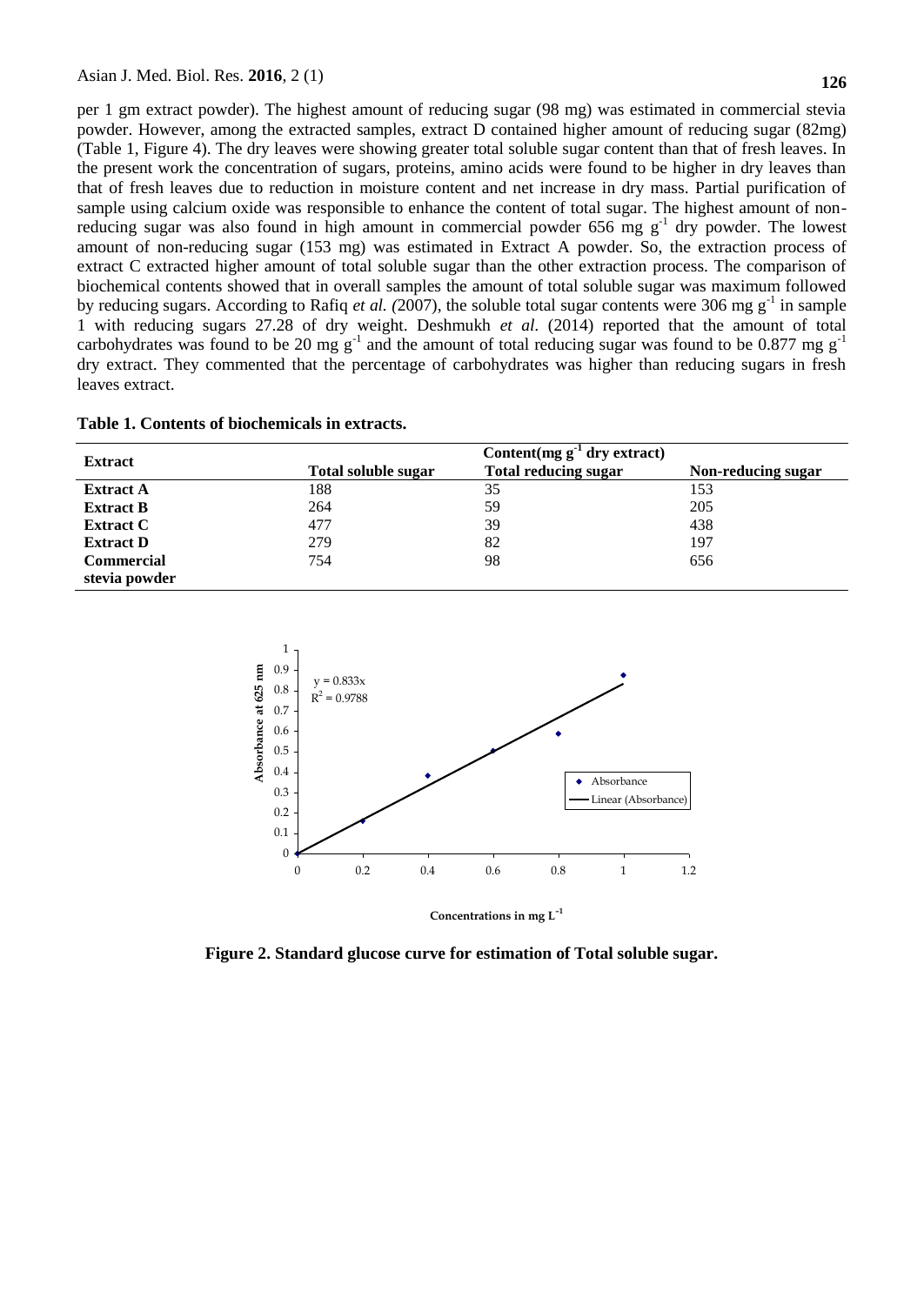

**Figure 3. Standard glucose curve for estimation of reducing sugar.**



#### **Figure 4. Contents of total soluble sugar, reducing sugar and non-reducing sugar (mg g-1 dry extract) in different samples.**

#### **3.2. Evaluation of phytochemicals of** *Stevia rebaudiana*

The results on preliminary phytochemical screening of dry leaves extract of Stevia revealed the presence of alkaloids, tannins, flavonoids, cardiac glycosides, steroids, saponins. Presence of alkaloids was confirmed through Hagers, Wagners and Dragendroffs test. The dragendroffs test gave a strong positive result for the aqueous extract. Hagers and Wagners test gave a strong positive result for both methanolic and ethanolic extract. The presence of phenol, flavonoids and tannins was comparatively high except for aqueous extract which was negative for phenols. Steroids and cardiac glycosides were found to be higher amount in all the extracts (Table 2, Figure 5). The highest amount of saponin was observed in aqueous and methanolic extract where traces of saponin were found in the ethanolic extract. According to Shukla *et al.* (2013) the alcoholic and aqueous extracts of *S. rebuadiana* contained steroids, glycosides, tannis, alkaloids and saponnis like phytochemicals.

| Name of the test                  | <b>Reagents</b>                                               | <b>Aqueous</b><br>extract | <b>Methanolic</b><br>extract | <b>Ethanolic</b><br>extract |
|-----------------------------------|---------------------------------------------------------------|---------------------------|------------------------------|-----------------------------|
| <b>Test for alkaloids</b>         | Dragendorff's                                                 | $+++$                     | $++$                         | $+$                         |
|                                   | Wagners                                                       | $\overline{+}$            | $+++$                        | $^{+++}$                    |
|                                   | Hagers                                                        | $\overline{+}$            | $+++$                        | $+++$                       |
| phenolic compounds                | $%$ ferric chloride solution $+1\%$<br>potassium ferrocyanide |                           | $^{+++}$                     | $+++$                       |
| <b>Test for tannins</b>           | Ferric Chloride Reagent                                       | $+++$                     | $+++$                        | $+++$                       |
|                                   | Potassium dichromate                                          |                           | $+++$                        | $+++$                       |
|                                   | Gelatin                                                       | $\overline{+}$            | $+++$                        | $+++$                       |
| <b>Tests for flavonoids</b>       | Alkaline reagent                                              | $+++$                     | $^{+++}$                     | $+++$                       |
|                                   | 10% Lead acetate                                              | $+++$                     | $+++$                        | $+++$                       |
| <b>Test for steroids</b>          | Salkowki's test                                               | $+++$                     | $^{+++}$                     | $^{+++}$                    |
| <b>Test for cardiac glycoside</b> | Keller-kilani test:                                           | $+++$                     | $+++$                        | $+++$                       |
| <b>Test for saponins</b>          | Froth test                                                    | $^{+++}$                  | $^{+++}$                     | $+$                         |

**Table 2. Results of various phychemical tests for the detection and identification of chemical constituents.**

+++= Highly present,++ = Moderately present, + =Trace, - =Absent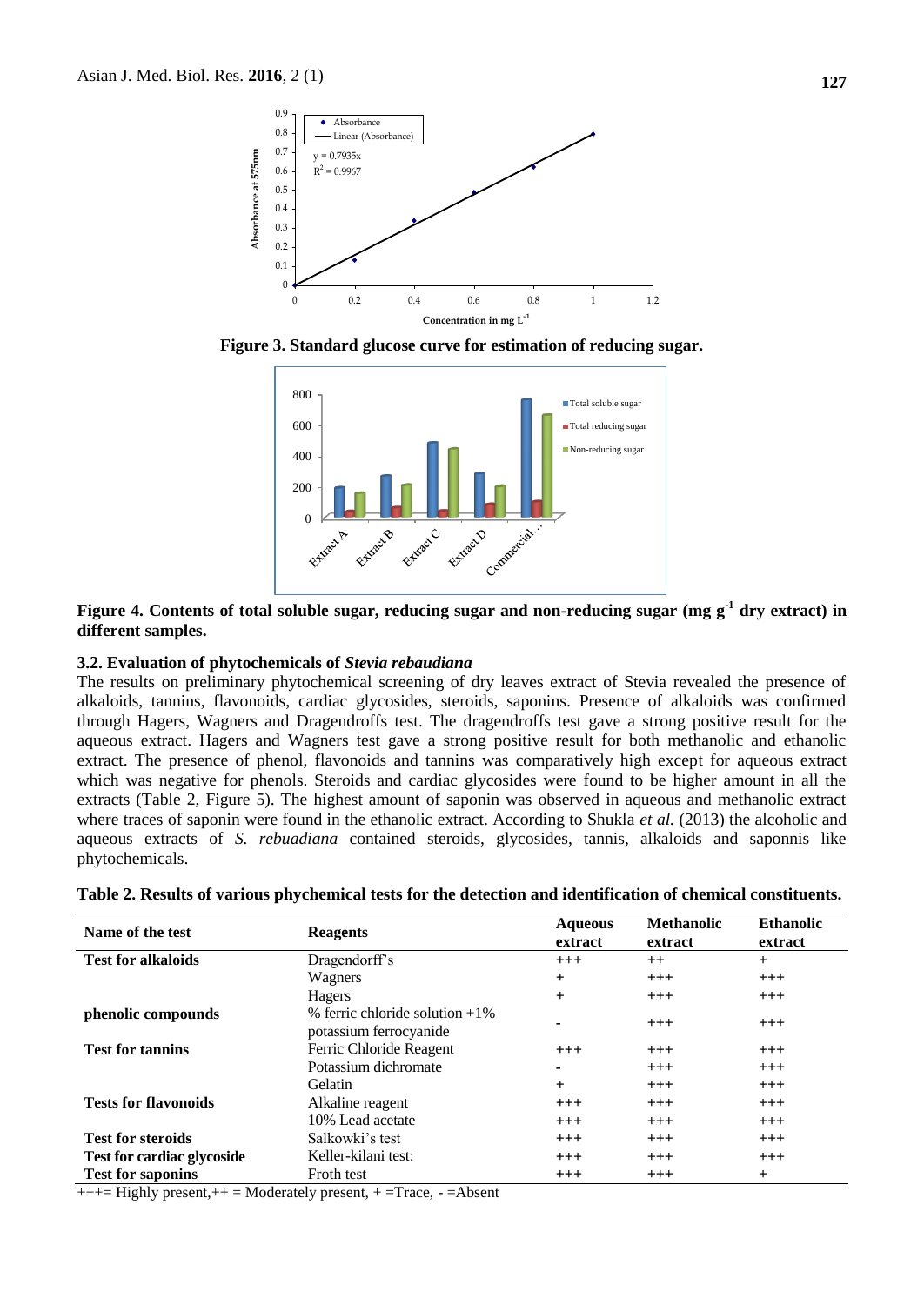

**Phytochemical screening of aqueous extract**



**Phytochemical screening of methanolic extract**



**Phytochemical screening of ethanolic extract**

- **Figure 5. Phytochemical screening of aqueous, methanolic and ethanolic extract of dry leaves of Stevia. A-Test for alkaloid with dragendroffs reagent**
- **B-Test for phenolic compounds**
- **C- Test for tannins with potassium dichromate**
- **D- Tests for Flavonoids with alkaline reagent**
- **E- Test for steroids (Salkowki's test)**
- **F- Test for cardiac glycoside (Keller-kilani test)**
- **G- Test for Saponins (Froth test)**

The difference in the above results in the respective solvents may be due to the interaction of the phytoconstituents with the solvent system or the process employed for extraction. Alkaloids act in inhibiting microbial growth. The anti-inflammatory, anti-apoptotic anti-ageing properties of the plant may be due to the the presence of phenols (Archana *et al.*, 2012). Tannins hasten the healing of wounds and have antioxidant activities. Saponins have traditionally used in detergents, pesticides and molluscicides in addition to their industrial applications such as foaming and surface active agents. Flavonoids are a group of polyphenolic compounds that have potent antimicrobial, anti-inflammatory activity. Flavonoids are free radical scavengers which prevent oxidative cell damage and have strong anti-cancer activity (Archana *et al.*, 2012).

#### **3.3. Estimation of total phenolic compounds**

The total phenolic content in plant extracts depends on the type of extract, i.e. the polarity of solvent used in extraction. The high solubility of phenols in polar solvents provides high concentration of these compounds in the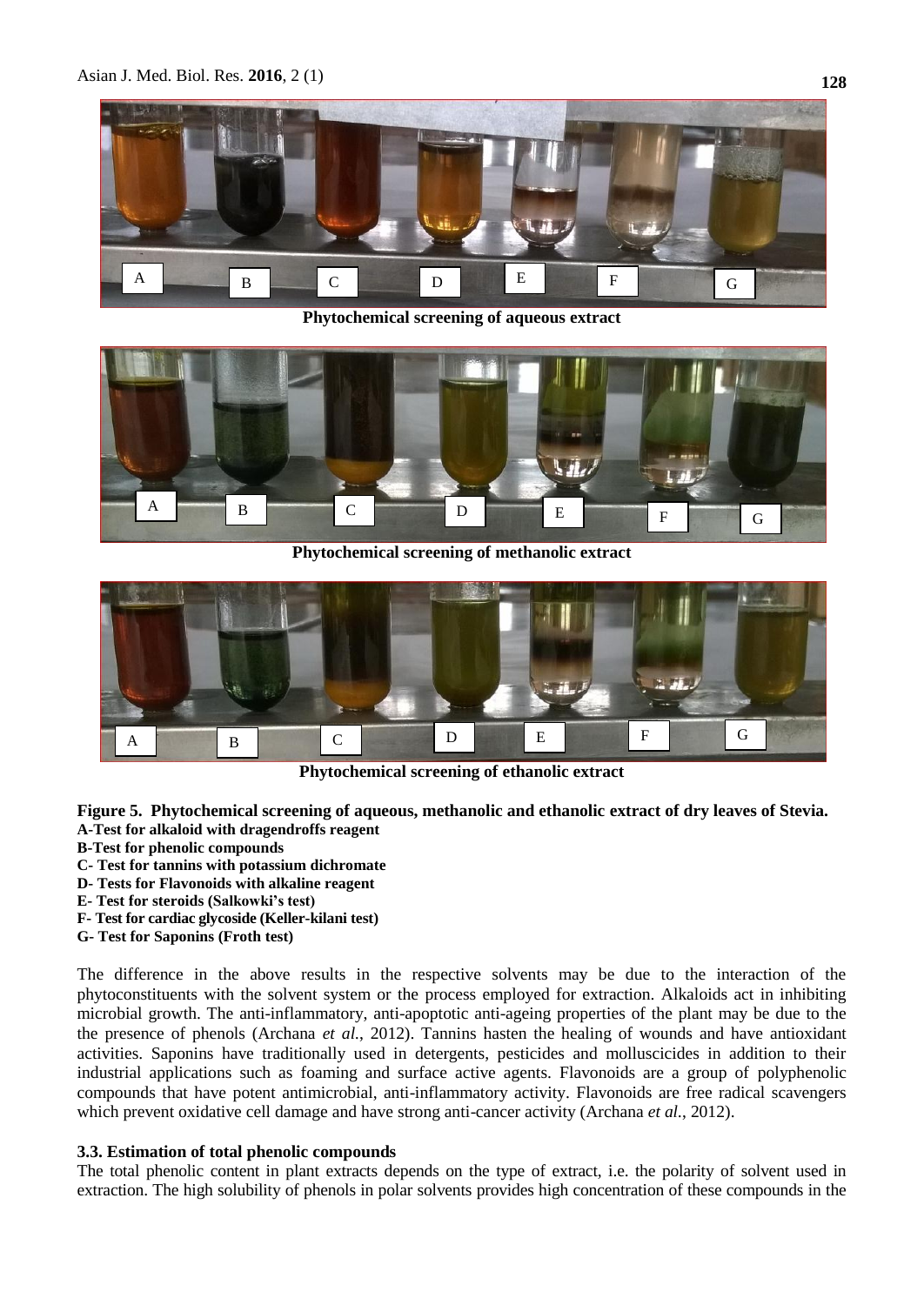extracts obtained using polar solvents for the extraction (Mohsen and Ammar, 2008; Zhou and Yu, 2004). Different solvents were used to estimate total phenolic compounds. Total phenolic compounds were estimated by comparing the absorbance of samples with the absorbance of gallic acid standard (Table 3, Figure 6). Total phenols were the major bioactive components found in extracts expressed as mg g<sup>-1</sup> extract which ranged from 36-92 mg per gram extract. The highest amount of total phenolic compounds (92 mg) was recorded from methanolic extract of extraction B. The lowest amount of total phenolic compounds (36 mg) was recorded in ethanolic extract of extraction A. So, the extraction method B was most feasible to extract phenolic compounds. In both the extraction process, methanolic extract gave the highest amount of phenolic compounds. The contents of total phenolic compounds are given (Table 3). According to Tadhani *et al*. (2007) total phenolic compounds were found to be 25.18 and 35.86 mg per gram of stevia leaves and callus on dry weight basis, respectively.



**Table 3. Total phenolic compounds of** *S. rebaudiana* **extracts.**

**Figure 6. Standard gallic acid curve for the estimation of total phenolic compounds.**

#### **4. Conclusions**

Stevia plants are a good source of carbohydrates and reducing sugar which are vital for human nutrition and maintains a good health. Total soluble sugars and reducing sugars were analyzed for four different extracts (Extract A, B, C, D) and commercial Stevia powder which were extracted through different extraction process. The extraction process which extracted dry extract C was feasible to get increased amount of total soluble sugar in extract. The demand of Stevia is increasing widely due to its non caloric nature and usages as natural supplement for sugar. Because, it might help in preventing diabetic complications and may serve as a good alternative in the present armamentarium of antidiabetic drugs. The presence of phytoconstituents in *Stevia rebaudiana* may serves as an agent to treat many infectious diseases. The primary phytochemical analysis revealed the presence of alkaloids, flavonoids, tannin, saponins, phenols, steroids and cardiac glycosides. Since the plant contains high amounts of these bioactive compounds, it is reliable to possess large number of medicinal values like anticancerous, antimutagenic, antioxidant, antifungal, laxative and antibacterial activities. The highest amounts of total phenolic compounds (92 mg) were recorded from methanolic extract of extraction B. In considering both cases of extraction method (extract A and extract B), total amount of phenolic compounds were maximum in methanolic extract. So, Methanol solvent proved to be the most effective among the other solvents used.

## **Conflict of interest**

None to declare.